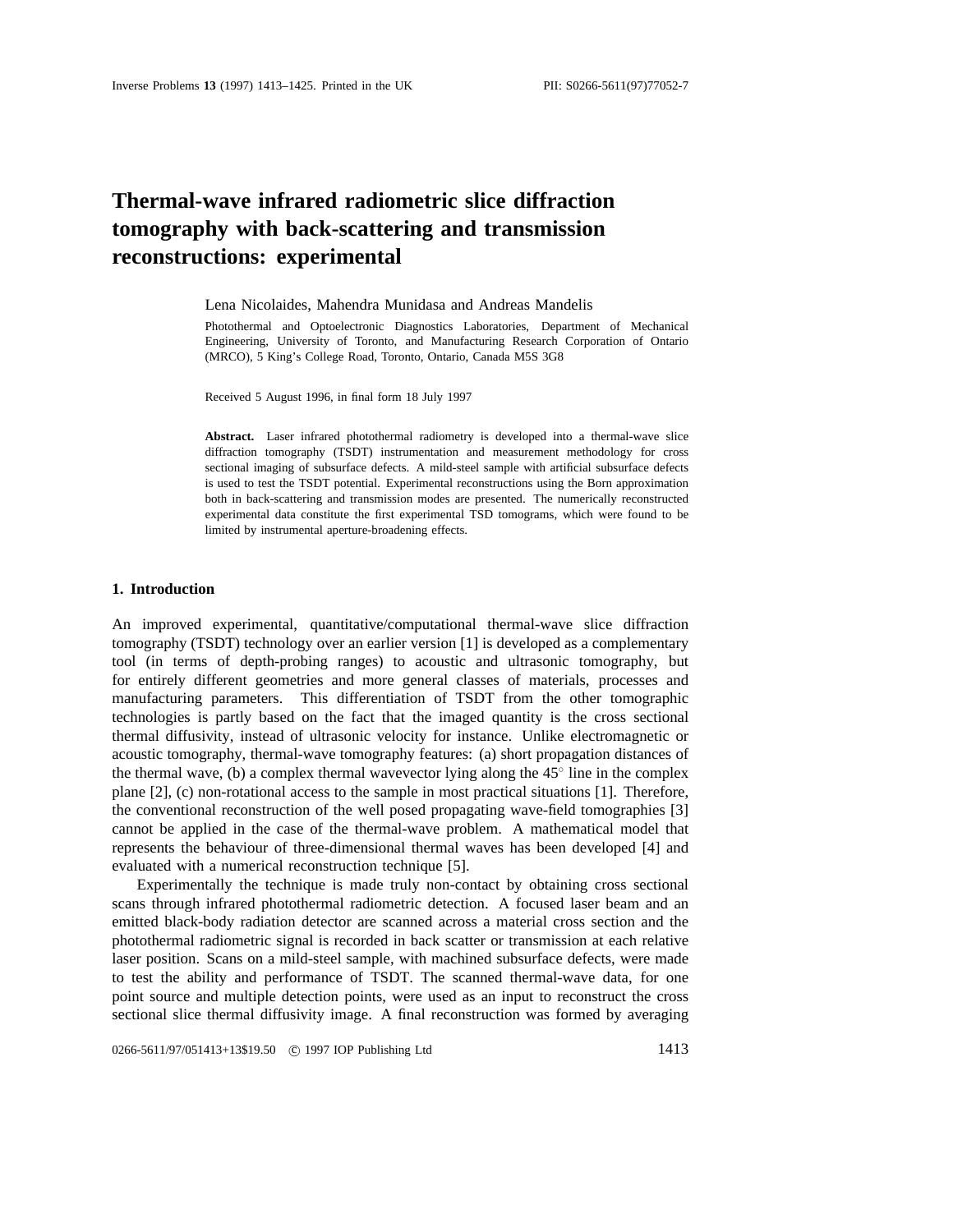

**Figure 1.** Schematic diagram of the experimental set-up capable of both reflection and transmission mode TSDT.

over reconstructions of several source positions. The numerically reconstructed experimental data constitute the first reported experimental TSDT.

## **2. Experimental method and data**

The experimental technique best suited to acquire the scanned data for TSDT was explored. The data were obtained at one cross section from different laser and detector positions. Historically, the first detection method used to obtain tomographic slice data was photopyroelectric detection [1, 6], which was limited to transmission measurements. The current experimental method, based on photothermal radiometric detection, has the flexibility for both back-scattering and transmission measurements in a truly non-contact manner.

## *2.1. Experimental system*

The experimental set-up for cross sectional imaging via photothermal radiometric detection is shown in figure 1. A 514.5 nm wavelength CW Innova  $100 \text{ Ar}^+$  laser from Coherent is modulated at frequency  $f = \omega/2\pi$ , where  $\omega$  is the angular modulation frequency, and then focused onto a sample to a spot size of approximately 50  $\mu$ m in transmission mode or 35  $\mu$ m in back-scattering mode, at an output power of 2 W. The modulation is performed by an external acousto-optic modulator (AOM, ISOMET 1201E-1). The blackbody radiation from the optically excited sample is collected and collimated by two off-axis paraboloidal mirrors and then focused onto a liquid-nitrogen-cooled mercury–cadmium– telluride (HgCdTe) detector (EG & G Judson Model J15D12-M204-S050U). The heated area of the sample is centred around the focal point of one mirror, and the detector is at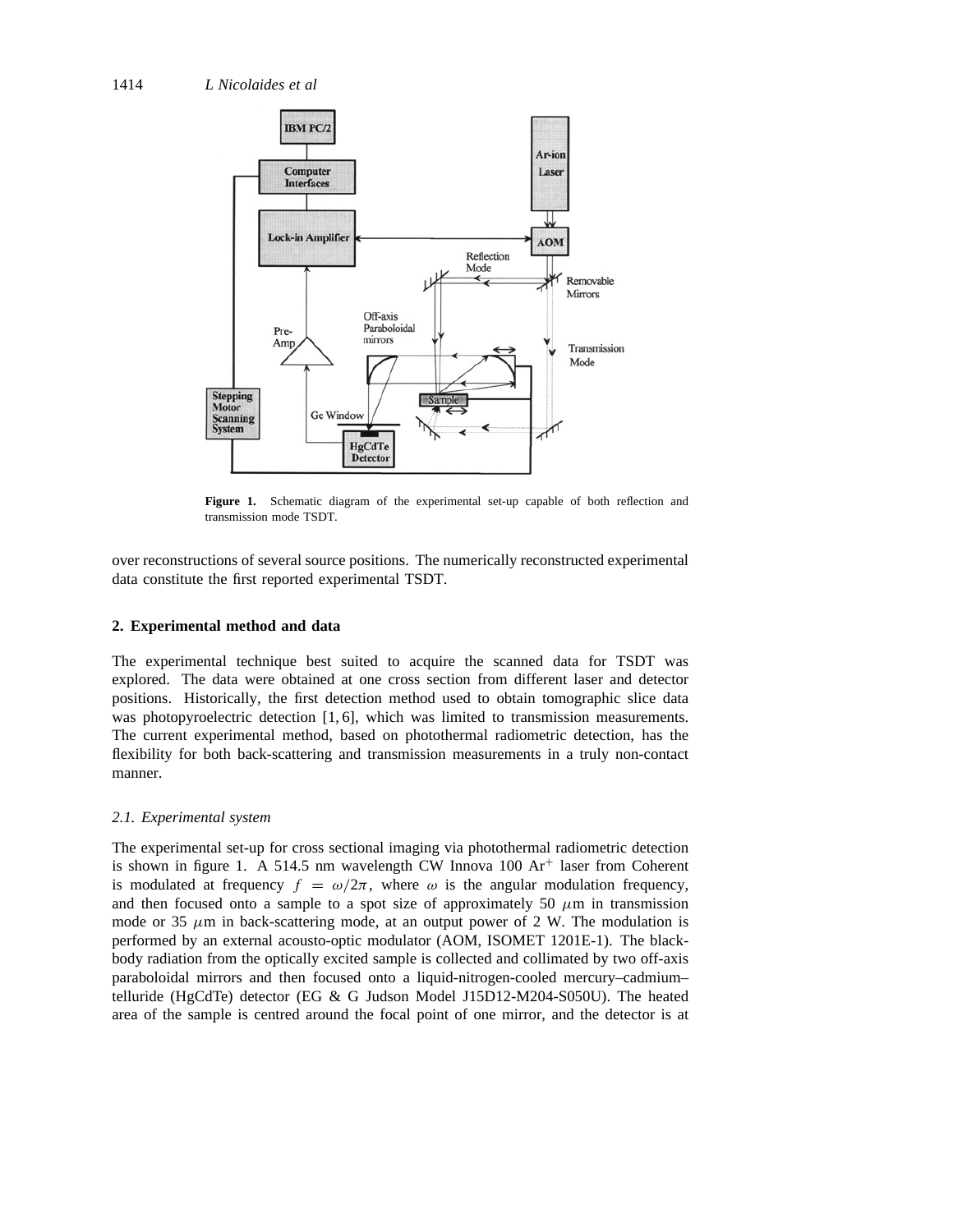the focal point of the other mirror. The sample and mirror 1 are mounted on separate micrometer stages driven by stepping motors controlled by a personal computer as shown symbolically by  $\leftrightarrow$  in figure 1. The HgCdTe detector is a photoconductive element, which undergoes a change in resistance proportional to the intensity of the incident infrared radiation. It has an active square size area of 50  $\mu$ m  $\times$  50  $\mu$ m and a spectral bandwidth of  $2-12 \mu$ m. Its efficiency increases with decreasing temperature, so the detector is operated at a cryogenic temperature of 77 K. An anti-reflection (A-R) coated germanium window with a transmission bandwidth of  $2-14 \mu m$  is mounted in front of the detector to block any visible radiation from the pump laser. The photothermal radiometric signal is amplified by a preamplifier with a frequency bandwidth dc-1 MHz (EG & G Judson Model PA-300), especially designed for operation with the HgCdTe detector, before being sent to the digital lock-in amplifier (Stanford Research System Model SR850). The low-noise preamplifier ensures proper performance for subsequent signal processing with a lock-in amplifier. The lock-in amplifier, which is interfaced with a personal computer, receives the pre-amplifier output. This process of data acquisition, storage, and scanning is fully automated. The instrumentation has the ability to perform in either back-scattering or transmission mode by directing the laser beam to the front or rear surface of the sample using removable mirrors.

Cross sectional imaging refers to a line scan that will obtain information about the sample cross section normal to its surface plane [1,7]. The experimental information is used to reconstruct the respective cross sectional slice. In the experimental set-up, both the modulated heat source and the detector are localized, and therefore can be scanned independently. Moving the sample becomes equivalent to moving the laser beam, and moving mirror 1 becomes equivalent to moving the detector (figure 1). For each laser position, data are collected at several detector positions along a straight line. This defines the cross sectional plane to be imaged (PQSR plane, figure 2). The scan is repeated for different laser positions.

A circular mild-steel alloy with two subsurface defects was used for the experiments. Steel has a good thermal emissivity and non-machined pieces of it can be taken as a homogeneous sample in order to test the reconstruction technique. Figure 3 shows a mildsteel sample, with thickness 2 mm and diameter 15 mm. It contains two subsurface holes of diameter 0.635 and 0.8 mm at different depths. One hole is located 0.1 mm below the surface and the other hole is 0.6 mm below the surface.

## *2.2. Experimental data*

Experiments were performed in both back-scattering and transmission mode with the mildsteel sample shown in figure 3. One experiment was performed in back scattering with the defect close to the front surface, and three experiments were performed in transmission with the defects at different depths. In all of the four experiments performed, a 3 mm scan was examined with the hole placed at the centre of the scan. Lines AB and CD in figure 3 are examples of line scans performed on the sample. The exact *x*-position of the defect in the



**Figure 2.** Line scan of a sample of thickness *d* for cross sectional imaging.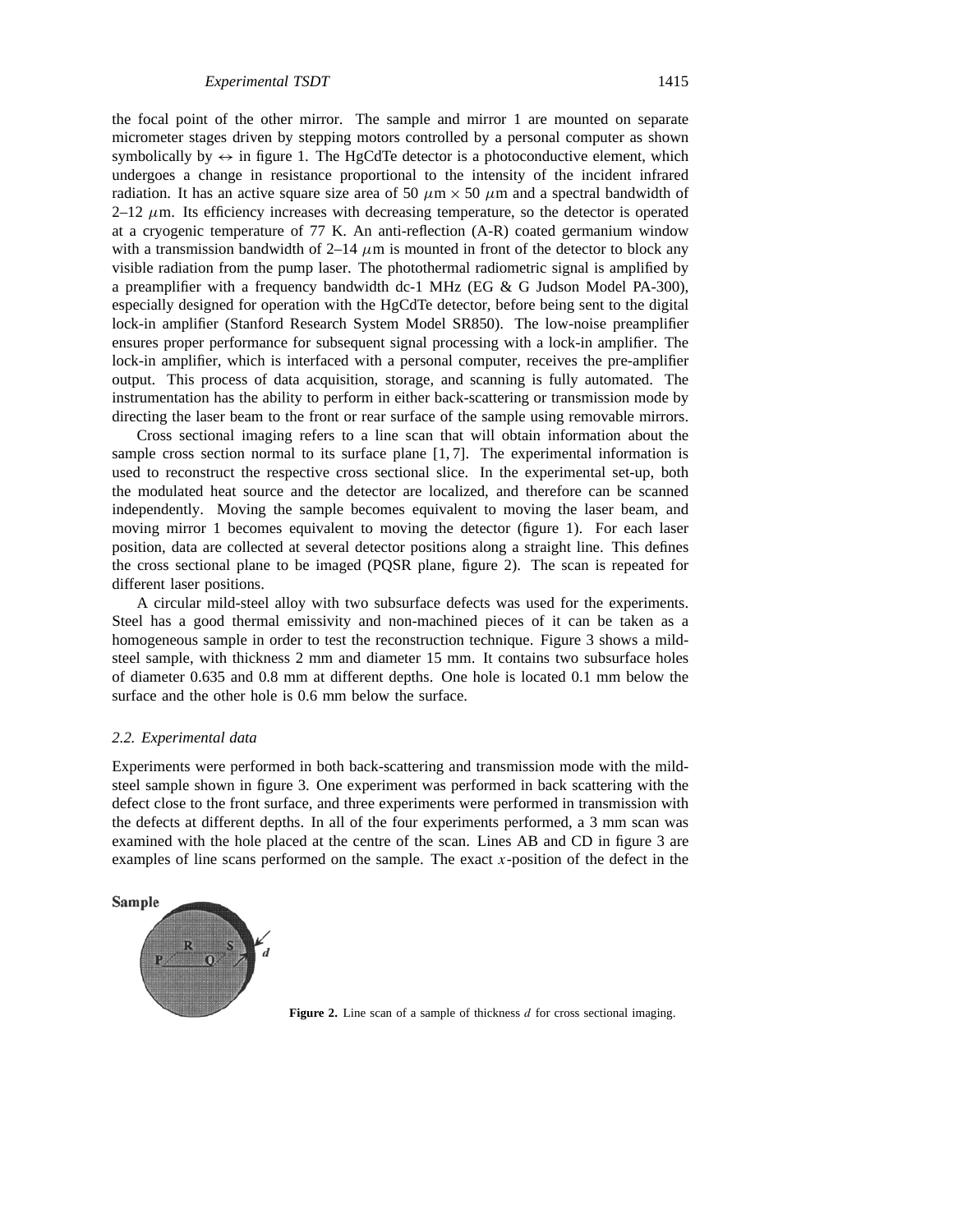line scan was obtained by performing a conventional projectional scan, which is achieved by scanning the laser and the detector together.

*Experiment number 1* was performed in back scattering at a modulation frequency  $f = 15$  Hz, along cross section AB, with the defect near the front surface of the sample in figure 3. The thermal diffusion length at this frequency is 0.48 mm. The defect imaged was a shallow hole, 0.1 mm from the front surface of the sample and 0.635 mm in diameter. Figure 4 shows a conventional projectional scan along line AB. The amplitude of the scan exhibits a maximum at the defect location, whereas the phase is a minimum. The amplitude of the signal is influenced by surface blemishes, whereas the phase is unaffected, and, thus, truly represents subsurface defects [8]. From the scan data the defect is found to be at the centre of the scan  $(x = 1.5 \text{ mm})$ . Figure 5 is (a) the amplitude and (b) the phase of the back-scattering cross sectional imaging data from five laser positions. For the tomographic



**Figure 3.** Mild-steel sample geometry.



Figure 4. A back-scattering projectional scan. A conventional photothermal scan along line AB, front surface of sample, obtained at  $f = 15$  Hz. (*a*) Signal amplitude, (*b*) signal phase.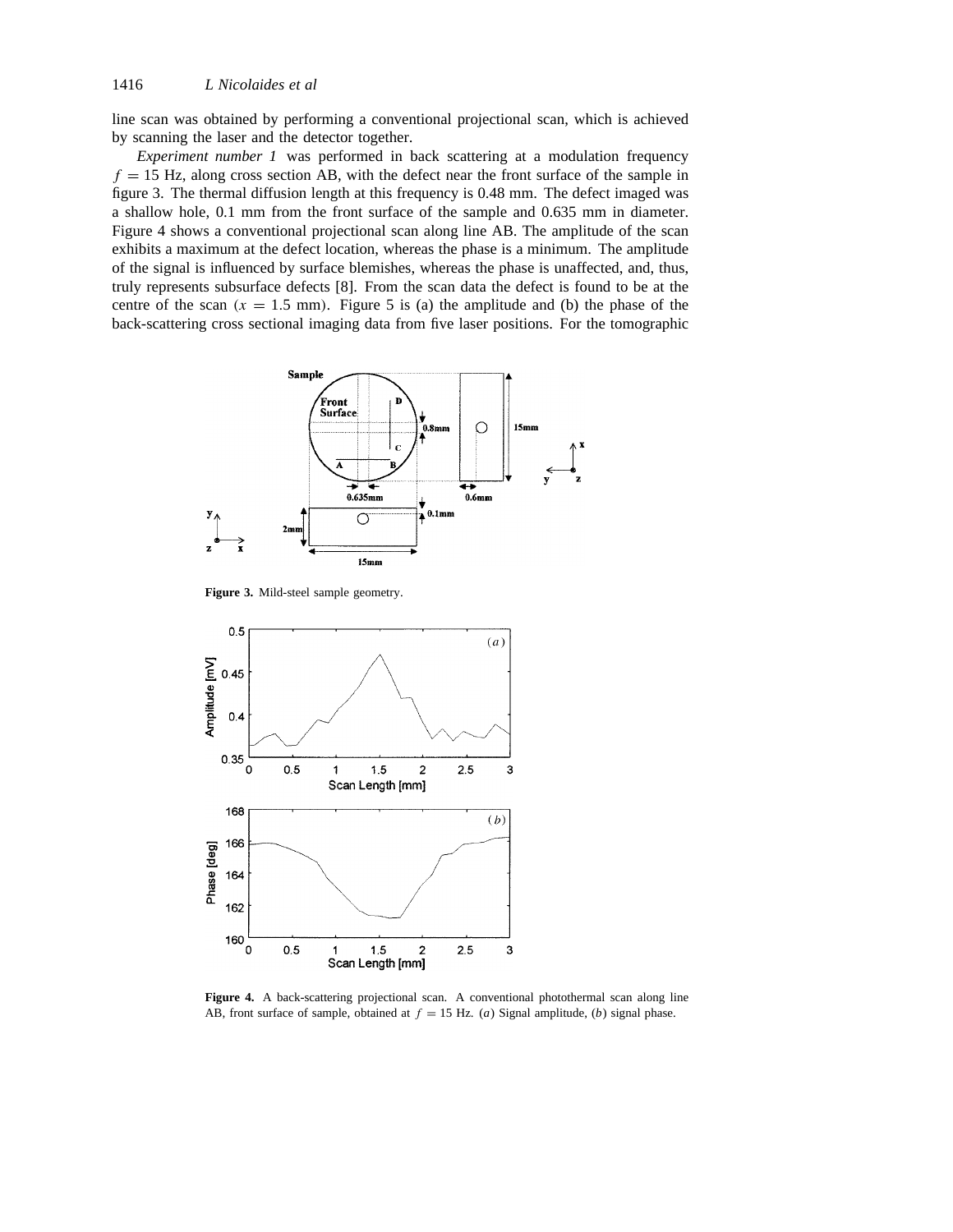

**Figure 5.** A back-scattering cross sectional imaging—shallow defect. Cross sectional image of five laser positions with 49 detector points. (*a*) Amplitude and (*b*) phase data at  $f = 15$  Hz, obtained from a line scan of length 3 mm, represented in figure 4.

images, minimum requirements are both amplitude and phase from one laser position. Five 3 mm scans were performed along line AB at 49 detector points. The laser positions used were  $x_{1$ <sup>(laser</sup>) = 0.8, 1.2, 1.5, 1.8, 2.2 mm, where  $x_{1}$ <sup>(laser)</sup> is the coordinate at the front surface of the cross sectional region. Since this was a back-scattering experiment, detection occurred at the front surface of the sample with the laser source at the front surface.

The information given from a projectional scan is also included in a cross sectional image created by detecting a scan at different laser positions: the maximum of the signal always occurs when the laser and the detector are aligned with each other. The maximum lateral displacement of the laser position defines the extent of the scan. The diagonal line in the experimental data, in figure 5, defined between points *(*0*,* 0*)* and *(*3*,* 3*)*, is equivalent to a projectional scan. It was verified that in figure  $5(a)$  the diagonal five points create a maximum for amplitude data equivalent to the projectional scan in figure 4(*a*) and a minimum for the phase data in figure  $5(b)$ , equivalent to figure  $4(b)$ . Scanning of more laser positions for the cross sectional image would display the defect location along the scan direction more clearly; therefore a projectional scan would not be needed.

*Experiment number 2* was performed in transmission mode with the same sample geometry as the previous experiment in figure 5, with the defect 0.1 mm deep into the material (shallow hole). A transmission projectional scan, at a modulation frequency of 15 Hz, of cross section AB (figure 3) at the front of the sample with a thermal diffusion length of 0.56 mm, was performed. Both amplitude and phase of the scan exhibited a minimum where the defect was located. The defect location was at the centre of the scan  $(x = 1.5 \text{ mm})$ . The cross sectional imaging data were then collected at five laser positions,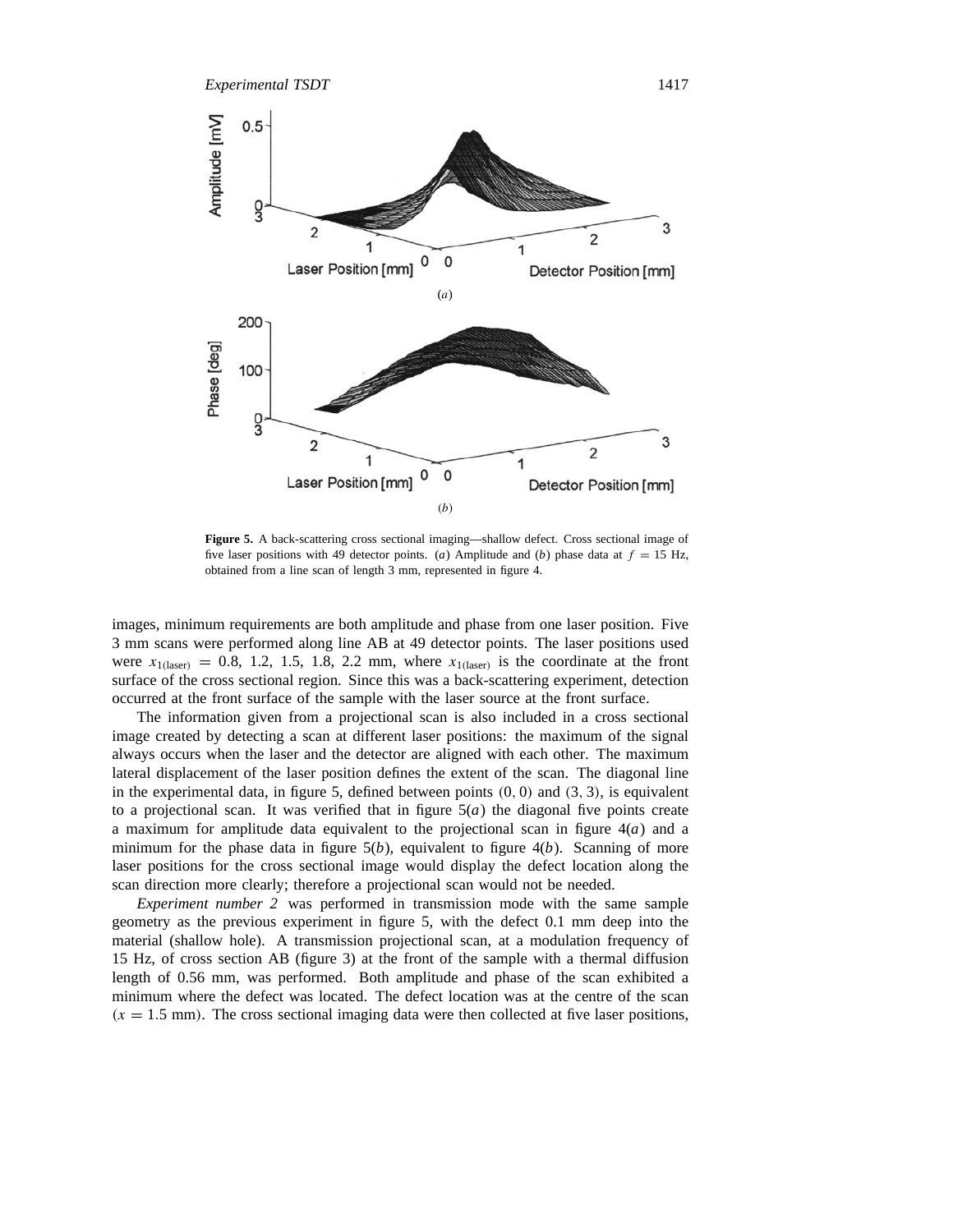$x_1 = 0$ , 0.75, 1.5, 2.25, and 3 mm.

A transmission projectional scan, at a modulation frequency of 11 Hz, of cross section CD (figure 3) with the defect closer to the front of the sample, was performed (middle hole *experiment number 3* ). The diameter of the defect was 0.8 mm and the depth was 0.6 mm from the front surface. Both the amplitude and the phase of the scan showed a minimum. The defect was located at  $x = 1.4$  mm. The transmission cross sectional imaging experiment at five laser positions,  $x_1 = 0$ , 0.75, 1.5, 2.5, and 3 mm, was subsequently performed.

Finally, a transmission projectional scan, at modulation frequency of 11 Hz, of cross section AB (figure 3), with the defect near the back surface of the sample was performed (deep hole—*experiment number 4*). This is the flipped geometry of experiment 2 and is defined as a defect which was 1.265 mm deep into the material from the front surface. Both amplitude and phase had a minimum at the location of the defect. The defect was located at the centre of the scan. The amplitude- and phase-transmission cross sectional imaging data were gathered at five laser positions,  $x_1 = 0$ , 0.75, 1.5, 2.25, and 3 mm.

## **3. Tomographic inversions**

Tomographic reconstructions from the foregoing experimental data were carried out. The reconstructions were produced by use of the Born approximation, with a computational methodology utilizing the Tikhonov regularization method adapted to the thermal-wave problem [5].

#### *3.1. Reconstruction method*

In reconstructing an image, the minimum requirement is one set of experimental data, represented by one laser position and multiple detector points. Both amplitude and phase are used to describe the total surface field. The reconstructed object function,  $F(r)$ , is the following non-dimensional function [2],

$$
F(r) \equiv n^2(r) - 1 \tag{1}
$$

where  $n(r)$  is the ratio of the thermal diffusivity of the background,  $\alpha_0$ , to that of the defect,  $\alpha(r)$ , defined by:

$$
n(r) = \sqrt{\frac{\alpha_0}{\alpha(r)}}.
$$
 (2)

This ratio is a measure of the variation of the values of the thermal diffusivity in the scattering object from that of the surrounding region. The object function,  $F(r)$ , is a real number with a zero imaginary part [9, 10]. In all the reconstructions performed, the imaginary part was less than 10% of the magnitude of the object function. This served as a condition for choosing the correct regularization parameter needed for the Tikhonov reconstruction method. To solve for the object function,  $F(r)$ , the following linear system was formed,

$$
(\sigma \mathbf{I} + \mathbf{A}^* \mathbf{A})x = \mathbf{A}^* \mathbf{b}
$$
 (3)

where  $\sigma$  is the Tikhonov regularization parameter, **b** matrix is the experimental scattering field and **A** is the theoretical ill-conditioned matrix representing the three-dimensional thermal-wave Green's function [4] times the homogeneous field [5]; the starred quantities denote adjoint matrices. An optimal solution to the linear system (3) was given by the regularization parameter, *σ*, that produced an object function with an imaginary part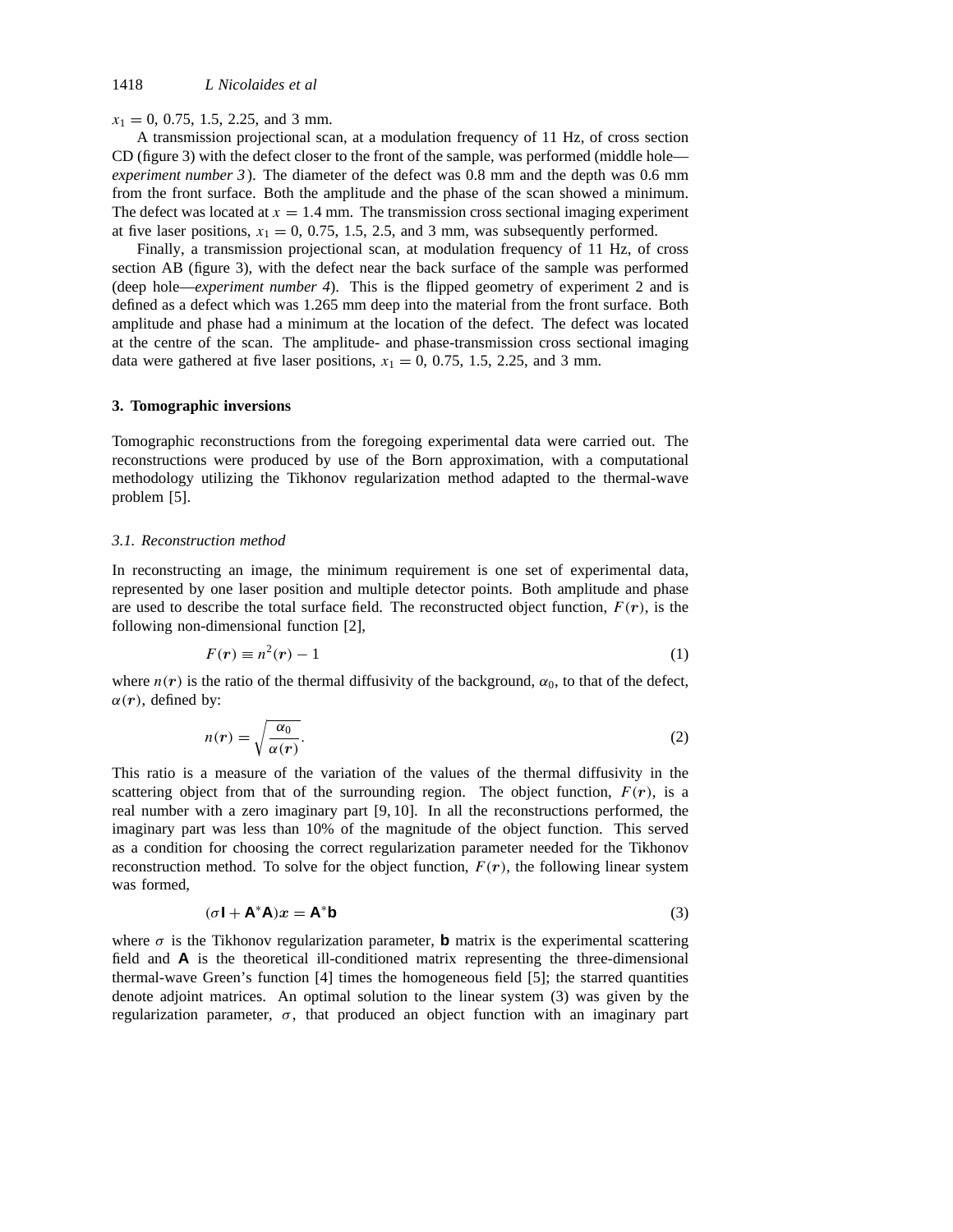of approximately zero. The background thermal diffusivity,  $\alpha_0$ , thermal conductivity, *k*, modulation frequency, *f* , and laser beam size, *w*, are necessary parameters for the calculation of the homogeneous thermal-wave field. For the thermal-diffusivity measurement of steel the experimental set-up in figure 1 was used by directing the pump laser onto the back surface of the sample and measuring the IR radiometric emission from the opposite surface. The theory given in [11] was fitted to the experimental data to obtain the thermal diffusivity,  $\alpha$  and the thermal conductivity, k, was then calculated by  $k = \rho c \alpha$  where  $\rho$  is the mass density and *c* is the specific heat. The input parameters for the inversion technique were  $\alpha_{\text{steel}} = 1.1 \times 10^{-5} \text{ m}^2 \text{ s}^{-1}$  and  $k_{\text{steel}} = 45 \text{ W m}^{-1} \text{ K}^{-1}$ . The expected maximum magnitude of the non-dimensional object function, with a thermal diffusivity for the defect of  $\alpha_{\text{air}} = 2.2 \times 10^{-5} \text{ m}^2 \text{ s}^{-1}$ , was  $-0.5$ . Experimentally, the total surface field data, measured at 49 detector positions, were interpolated to the desired number of points for a square matrix, using the cubic-splines interpolation technique. All reconstructions were computed for a grid size of  $n = 10$ , so that the linear system consisted of 100 equations with 100 unknowns.

#### *3.2. Tomograms*

The first reconstruction attempted was of the back-scattering experiment number 1 (figure 5), of the shallow hole. Figure 6 is the average reconstruction of five laser-position reconstructions obtained individually from the experimental data. The individual numerical reconstructions were performed with the laser position at  $x_1 = 0.8$ , 1.2, 1.5, 1.8 and 2.2 mm and the experimental amplitude and phase data of the respective laser position were used as input parameters for the inversion technique. The experimental data represented the



**Figure 6.** The inverse process–TSDT back-scattering reconstruction of the shallow defect. An average of five laser positions (true defect shown by the broken circle).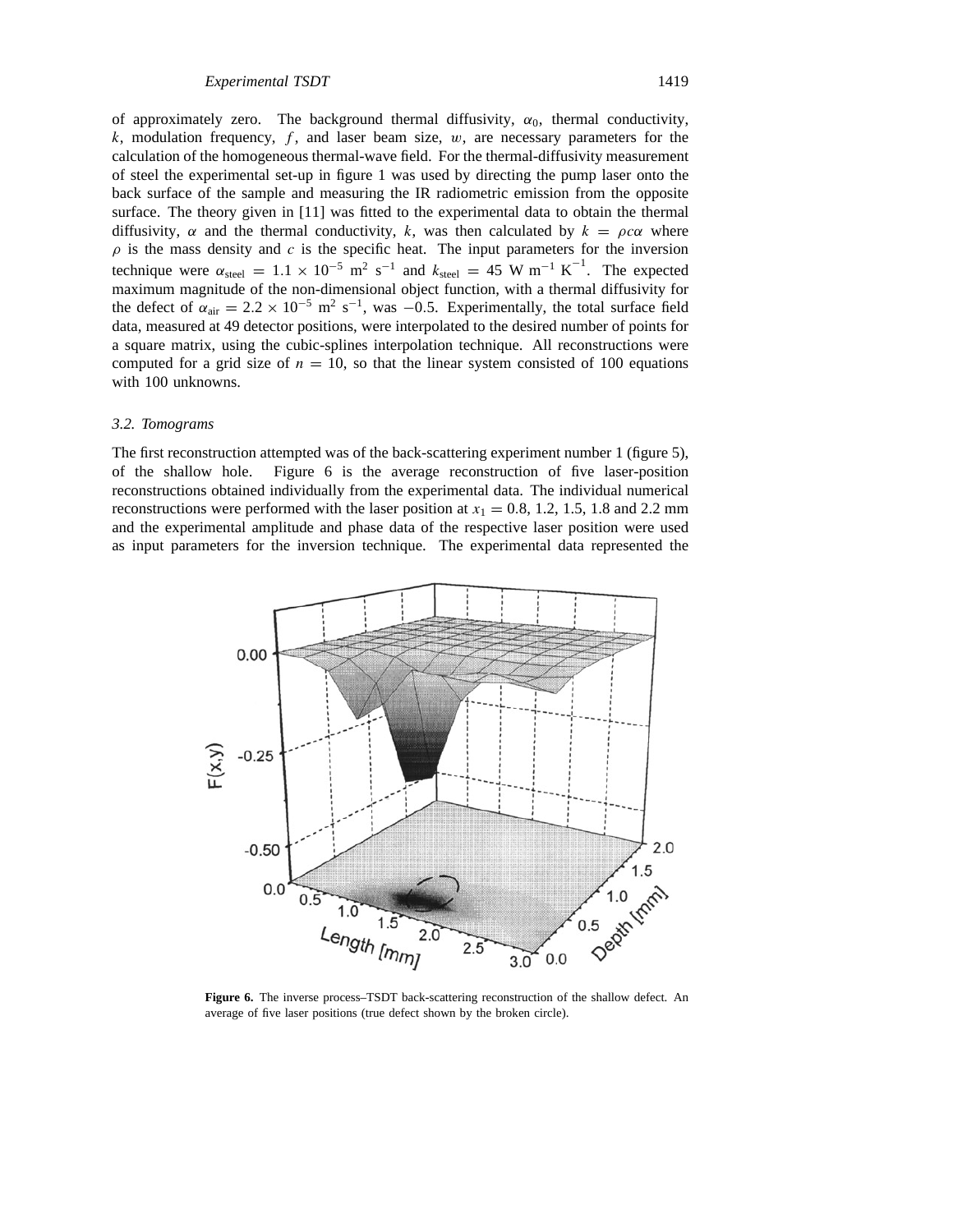total surface thermal-wave field of the cross section imaged. Figure 6 reconstructs the object function  $F(x, y)$ , with a filled isometric contour of the reconstruction function at the bottom. The broken circle on the isometric contour of figure 6 shows the location and size of the true defect. The overall contrast of the reconstruction is −0*.*4 as compared with the expected magnitude of −0*.*5. In averaging, information was lost due to the fact that a few reconstructions underestimated the defect magnitude; the use of more laser positions for averaging reconstructions would ensure accuracy for the magnitude of the object function. The location of the defect is very accurate but its size is broadened in the *x*-direction and diminished in the *y*-direction. The size of the defect as seen from the front surface is precise but the back of the defect is degraded, as expected from the theoretical simulations of [5]. Although the true defect edge is 0.6 mm deep, it is only reconstructed up to, approximately, 0.5 mm. This can be attributed to the fact that, in back-scattering mode, the thermal wave travels twice the defect depth for the scatterer to be seen. Beyond a total distance of two thermal diffusion lengths, information is lost [8]. All individual laserposition reconstructions of the experiment in figure 5 used the same regularization parameter of 10−4, implying that this is an ill-defined problem that can give a reasonable solution after being regularized. Averaging seems to be very efficient in producing a good reconstruction since any artefacts created by individual reconstructions, especially around the laser-source location, are diminished. The back-scattering reconstruction shown in figure 6 is a good reconstruction and proves the validity of the reconstruction method. In summary, from individual reconstructions it was found that precise delineation of the defect occurs mostly on the side closer to the laser position and that only limited information is obtained through one laser-position reconstruction. Thus information obtained from multiple laser positions can create a satisfactory reconstruction when all reconstructions are combined by averaging.

The next reconstruction was of the transmission experiment number 2 (shallow hole). Figure 7 is the average reconstruction of five laser positions at  $x_1 = 0$ , 0.75, 1.5, 2.25 and 3 mm. The contrast is more satisfactory than that of the individual reconstructions. The defect is shown clearly and any artefacts at the back surface of the sample from the particular reconstructions are attenuated. There are some artefacts on the detection side of the sample, minimally compromising the image contrast. In the *x*-direction the defect is broader than the actual defect size. In agreement with theoretical simulations [5], for a sharply delineated shallow defect in transmission the front boundary between the background and the defect is not seen. Detection occurred at the back surface of the sample, thus concealing the front edge of the material. As expected, the front surface of the defect is not seen. The regularization parameter for this set of reconstructions was  $10^{-5}$ . By virtue of the value of this regularization parameter, one assigns the transmission problem as being less ill-defined than the back-scattering one. It was concluded that when a shallow defect in transmission is being reconstructed, a considerable number of artefacts are created at the back surface of the sample, which can be diminished by averaging all respective laser-position reconstructions.

When comparing figures 6 and 7 it is observed that the back-scattering reconstruction is more accurate. None the less, information about the back side of the defect is obtained in transmission that is not acquired in the back-scattering mode. With this in mind, averaging of the back-scattering and transmission modes may be advantageous. Figure 8 is the average of the average reconstructions in back scattering and transmission, in figures 6 and 7, respectively. The overall contrast and location of the image is an average of the two individual reconstructions. The *x*-centre of the defect becomes equal to the exact value, due to the fact that in back scattering there was a slight shift in the negative direction from the centre, while in transmission there was a slight shift in the positive direction. In this image, both the back and front surface of the defect are seen. Apart from the defect being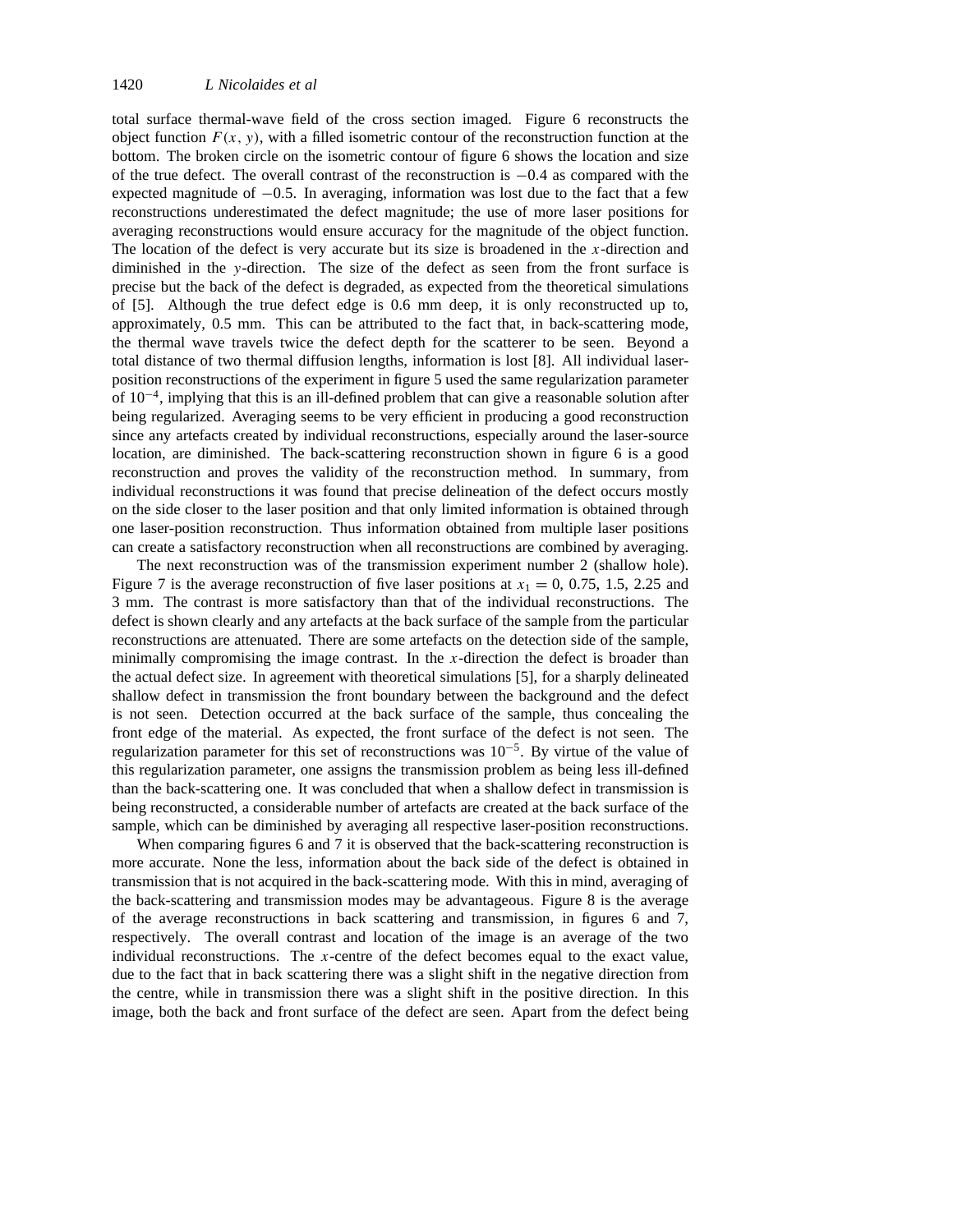broadened in the *x*-direction, this is a good reconstruction. One set-back of the composite averaging is that the transmission image brings with it some (minimal) artefacts created at the back surface of the sample, which are not present in the back-scattering image.

The next reconstruction was of the transmission mode experiment number 3, with a hole at the middle of the sampling area. Figure 9 is the average reconstruction of five individual reconstructions at  $x_1 = 0$ , 0.75, 1.75, 2.5 and 3 mm. The regularization parameter for this set of experimental reconstructions was  $10^{-5}$ , prescribing the same ill-conditioning as in the shallow-defect transmission reconstructions. The overall contrast of the defect is −0*.*45. The back surface of the defect is reconstructed well and the front surface is mostly reconstructed at the side of the defect where the thermal wave first encounters it. There is a well resolved shape contour of the front boundary of the hole, on the side of the defect that is first encountered by the thermal wave. The back boundary of the defect is reconstructed at  $y = 1.5$  mm instead of  $y = 1.4$  mm. This can be attributed to the rough grid size chosen. A finer grid in the transmission mode would place the back of the defect at the correct location. The *x*-location of the defect is exact. Therefore, it was concluded that a defect in the middle of the reconstruction region is reconstructed well at its back boundary, which is independent of the laser position. A draw-back of the individual reconstructions is a strong artefact that is created along the distance between the laser positions and the defect. The front boundary of the defect is reconstructed well along the line of the first encounter between the laser and the defect. For this reason, averaging of multiple laser positions proves to be essential and adequate.

The last experiment reconstructed was number 4. Figure 10 is the average of five individual reconstructions at  $x_f = 0, 0.75, 1.5, 2.25$  and 3 mm. The regularization parameter for this set of experimental reconstructions was 10−6, categorizing the problem as less ill-



**Figure 7.** The inverse process–TSDT transmission reconstruction of the shallow defect. An average of five laser positions (true defect shown by the broken circle).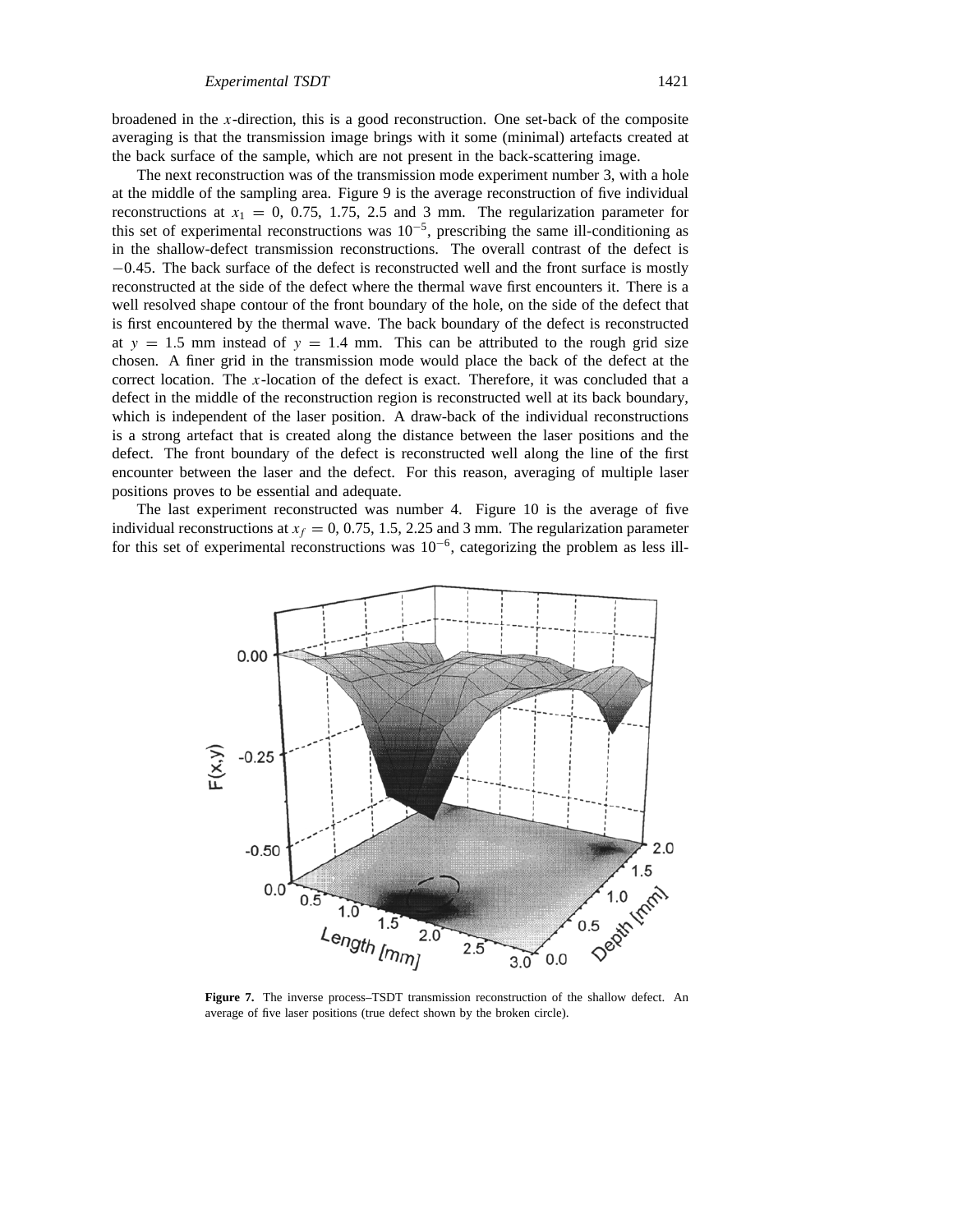defined than the preceding one. The contrast and location of the defect are accurate. The resulting image is satisfactory. The main disadvantage of this reconstruction is the fact that the image appears broader than the real defect. Also, in agreement to the previous results, the defect is reconstructed well at its back boundary whereas the front of the defect boundary is reconstructed well only on the side of the laser position. Averaging of multiple laser positions improves the reconstruction.

## *3.3. Problems associated with TSDT*

For defect location, most of the error that occurred was related to the *y*-direction localization. This error occurred because the lateral extent of the scans contributing to reconstruction information was limited. Information obtained from a reconstruction generally depends on the laser position. A defect is delineated accurately on the side closer to the laser position, regardless of which mode of detection is used. The experimental technique of obtaining the surface field is limited to information obtained from the front or back of the sample. A scan along the full perimeter of a cross section would result in obtaining more accurate information about the reconstructed cross section.

In all the reconstructions performed the reconstructed defect was broader in the *x*direction. Even though averaging of reconstructions reduced some of the broadening, this factor produced the largest accumulation of error for a reconstruction. This broadening can be attributed to the limited resolution of the experimental detection scheme used to calculate the total surface thermal-wave signal. The experimental field measured was broader than the theoretical one [5].



**Figure 8.** The inverse process–TSDT average reconstruction of back-scattering and transmission-average reconstructions, taken from figures 6 and 7 respectively (true defect shown by the broken circle).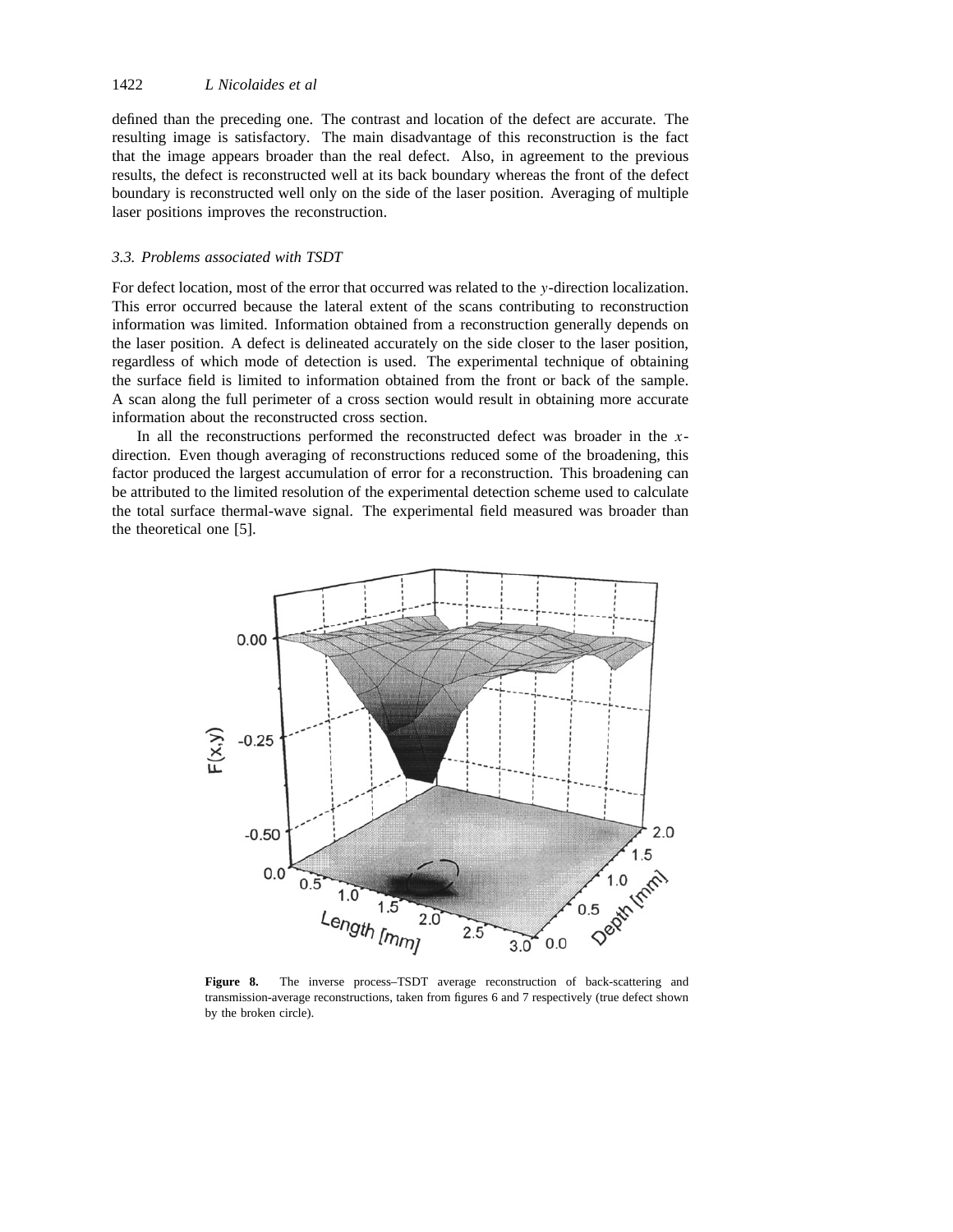

**Figure 9.** The inverse process–TSDT transmission reconstruction of the middle defect. An average of five laser positions (true defect shown by the broken circle).



**Figure 10.** The inverse process–TSDT transmission reconstruction of the deep defect. An average of five laser positions (true defect shown by the broken circle).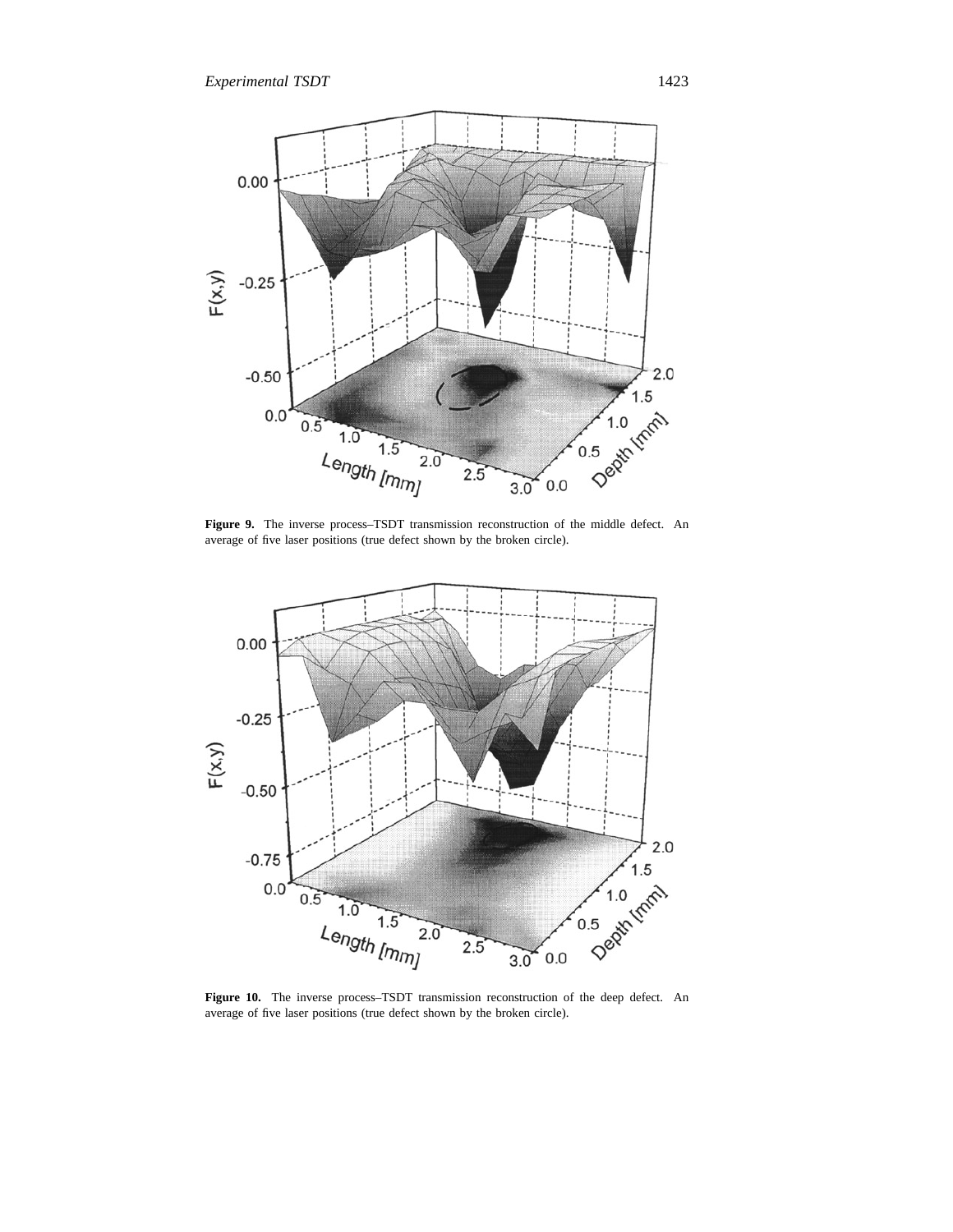

**Figure 11.** The homogeneous field–steel sample; laser position  $x_f = 1$  mm,  $f = 15$  Hz; full curve, detector of 50  $\mu$ m aperture; broken curve, detector of 1 mm aperture; chain curve, theoretical field. (*a*) Amplitude, (*b*) phase.

Originally, the infrared HgCdTe detector of the experimental system described in section 2, had an active area of 1 mm  $\times$  1 mm. Experimental results obtained from cross sectional scanning were very broad as compared with the theoretical homogeneous field [5]. For this reason, that detector was replaced with one with an active square aperture of 50  $\mu$ m  $\times$  50  $\mu$ m. All experiments, for the numerical reconstructions, were performed with this detector, with some loss of signal-to-noise ratio. The effect that the aperture of the detector has on amplitude and phase can be seen in figure 11. The field was measured on a homogeneous mild-steel sample by both HgCdTe detectors. The broken curve represents the HgCdTe detector of 1 mm aperture, and the full curve represents the HgCdTe detector of 50  $\mu$ m aperture. It can be clearly seen that the larger aperture detector broadens the field substantially. The chain curve represents the theoretical back-scattering homogeneous field developed previously [5], with a laser-beam size of  $35 \mu m$  and zero aperture-size broadening. A deconvolution function that removes the broadening of the experimental data should be used. This would diminish any artificial broadening created by the detector, and it would approximate the experimental field to the theoretical one. Work is currently in progress to identify an optimal deconvolution function.